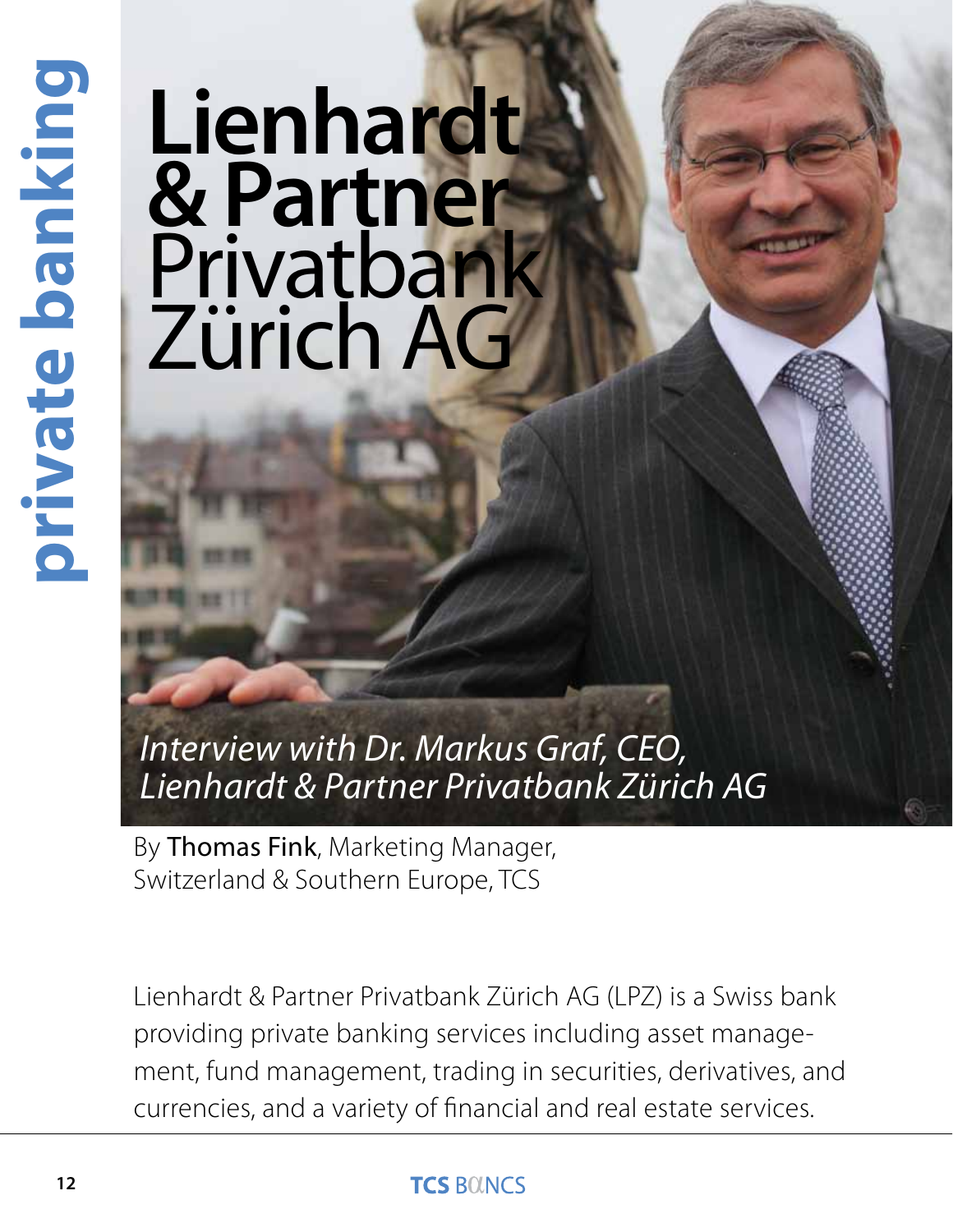### **Why was a new solution evaluated?**

We were forced into action in 2008, when our previous software provider of our funds savings plan administration solution explained that the business would be closing and ceasing further development. Furthermore, the version at the time no longer fulfilled the requirements of our company or those of the market, meaning that a complete replacement was urgently needed.

### **What were the most important criteria in your decision making?**

We required a solution geared to efficient processing of a large number of funds savings plans, which allow customers to contribute a fixed monthly amount toward share purchases. This combination of a savings and investment product makes funds savings plans fundamentally different from standard banking products.

To that point, we needed a solution with a mechanism to calculate the monetary value for individual accounts based on fractional share ownership. Customers with funds savings plans want to see their balances in Swiss francs rather than in share amounts, and typical funds solutions do not offer such capabilities.

Another important point is the white-labelling option, as our customers include insurance providers and asset management providers. White labelling is difficult to implement, making it an important criterion for the decision.

We have to accommodate the special requirements of each of our customers. On a typical bank platform, it would be difficult to implement different fee models or separate schedules for payment processing and batch processing. A further important factor is that the solution must be able to pay sales commissions, in accordance with standard business practices in the insurance sector. Typical banking systems are not sufficiently equipped to do this.

### **How did TCS BaNCS measure up to those criteria?**

We found TCS BaNCS to be unique in that the components required to support the Funds Plan Admin solution were embedded seamlessly in the TCS BaNCS environment. TCS BaNCS supports direct connections to the market, broker invoices, stamp and fee calculations, individual commission agreements with customers, and double-entry accounting, offering the flexibility to meet our requirements.

In one stroke, therefore, we could harness the advantages and functions of a proven software solution, enabling us to support funds savings plans at an industrial scale.

Also, we were looking for a partner who would remain competitive in the long term and who could contribute experience to our business. Even if we simply look at headcount, comparing TCS with its 277,000 employees with a software supplier having only a handful of staff shows that TCS clearly offers the greatest level of assurance. Furthermore, TCS was committed to our success from the very beginning and guaranteed us trustworthy and long-term support, which is not so easy to find elsewhere.

The decisive factors for us were the passion and commitment shown by TCS in finding a solution. You can simply sense that TCS is a partner whose employees have a lot of know-how and really think about what they're doing.

# **TCS BOUNCS**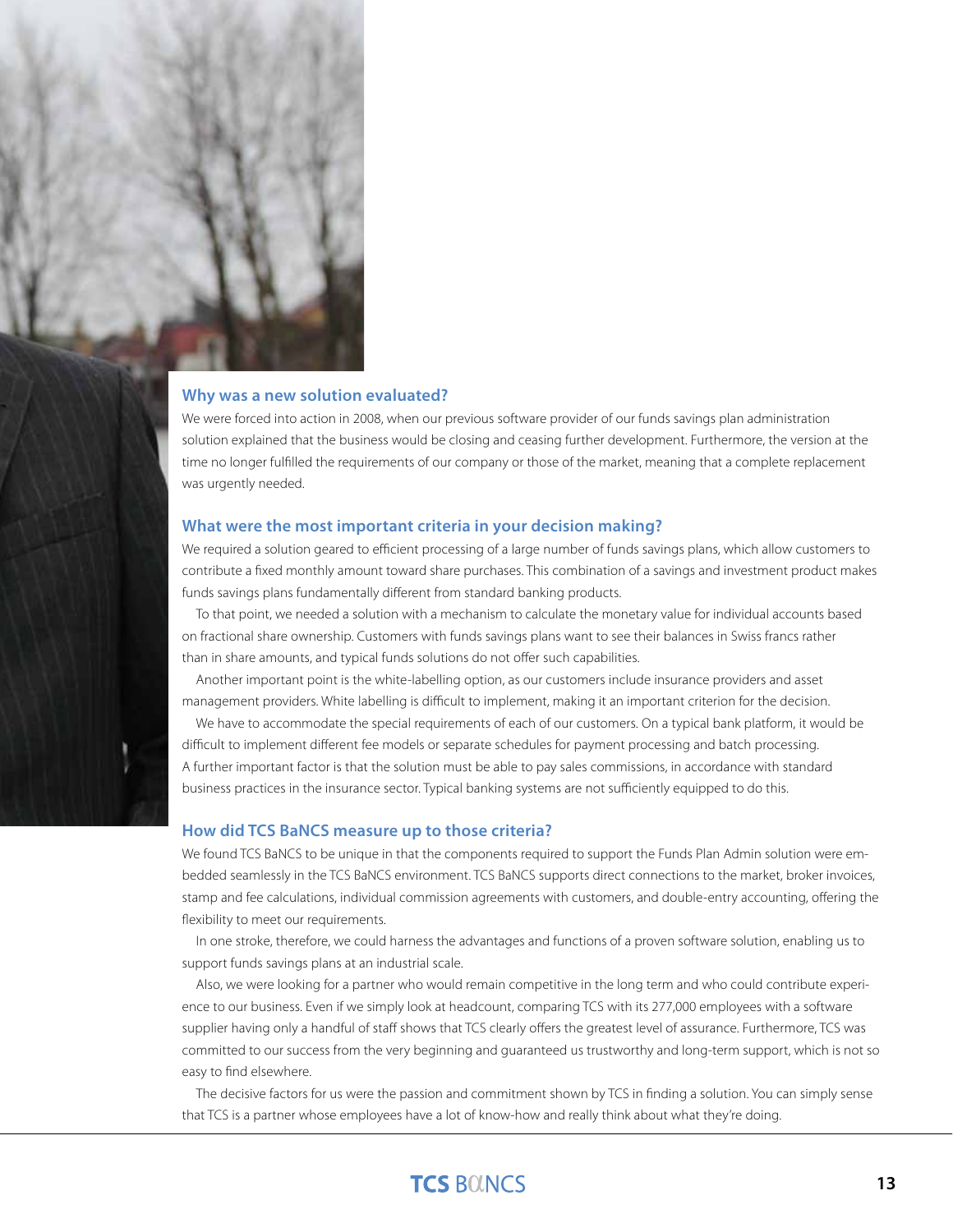

### **What was your experience with planning the deployment?**

TCS migrated all of our accounts and customers from the previous solution to TCS BaNCS, including the required Funds Plan Admin components. We planned a six-month project, from establishing the new data environment, setting parameters within TCS BaNCS, and migrating data.

We quickly realized that TCS possessed extensive experience in this area and that they knew what was necessary in order to complete the project successfully.

### **What were the challenges during implementation?**

The implementation was practically problem-free. We can speak in good conscience of 100-percent fulfilment of the requirements, without any issues proving to be "show stoppers." We enjoyed very good cooperation and a highly positive experience with TCS.

Time was also an extremely important factor in this project, but the enormously active support provided by TCS made it possible to find and implement solutions to problems quickly and efficiently. TCS not only understood the technical aspects, but also the business aspects of our niche market, and this was important to us.

### **What business benefits have you been able to achieve from the deployment?**

Thanks to TCS, we have good, active support in the acquisition of new customers and the fulfillment of their individual demands.

The TCS computer center guarantees us a high level of security and availability, and they react quickly, flexibly and efficiently to our requests and needs. This is not always the case these days, in an age of complex processes.

Other important factors include:

- l Efficient, large-scale, and easy-to-monitor business processes
- l Ability to create new products for client sales organizations that are independent from the general portfolio model
- l Reliable processing of trade orders in the securities markets
- l Standardized and integrated payment and booking processes

These capabilities allow us to operate efficiently relative to competitors, thus strengthening our market share.

# **TCS BOINCS**